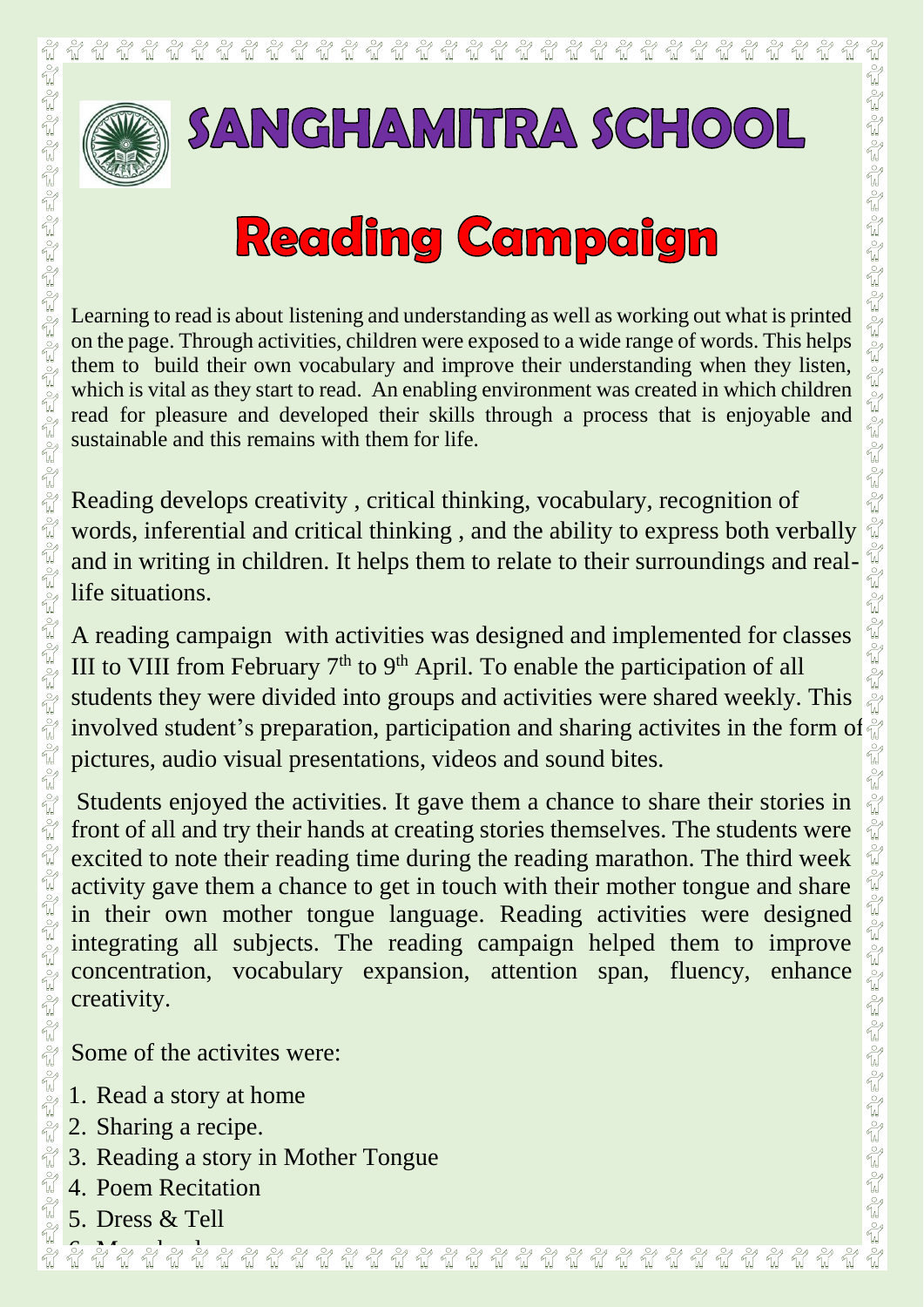

- 7. Design a cover page for a story book or Text book
- our partner state Haryana and made a collage and presented it in class.
- 9. On the quest of local flora Integrating reading activities with other subjects collecting information on local fruits and vegetables, read their assignments in class.
- 10. Reading books and being inspired by local leaders. They were asked to do an act of kindness and share their experience in class.



 $\phi$ 

.











 $\frac{1}{2}$  $\frac{8}{10}$  $\frac{1}{2}$  $\frac{1}{2}$ นี้  $\frac{1}{2}$  $\frac{1}{2}$  $\frac{1}{2}$